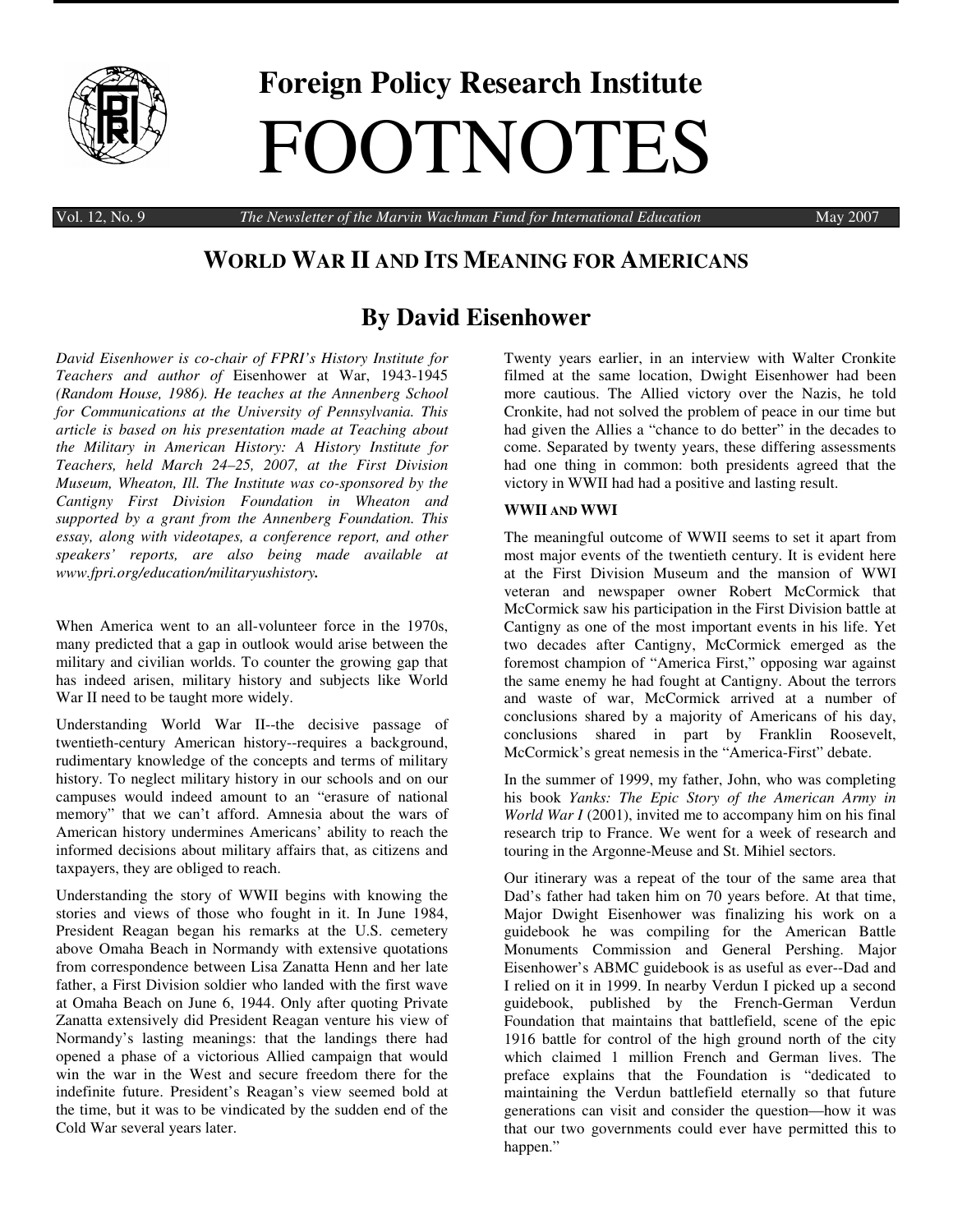Histories of the Great War tend to suggest that it was a meaningless conflict. Yet in hindsight, we can appreciate that meaninglessness on the scale of the Great War could not fail to generate meanings--and malevolence--on a commensurate scale. In any event, WWII, unlike WWI, ended in clear-cut victory with enduring positive effects. If the Great War brought an end to an established way of life, WWII opened doors to a new and better way of life.

## **WWII AND THE TWENTIETH CENTURY**

Granddad was generally reluctant to discuss any aspect of the war. But he felt sure that in an eventful century, WWII had been the decisive event. The twentieth century was a time of unprecedented innovation and progress, haunted throughout by tremendous dislocations, the Great Depression, and the two world wars and their aftermath. Born in the horse and buggy era, by the time Eisenhower was a teenager automobiles had appeared in great numbers and the Wright brothers had pioneered flight. Aviation and mobility transformed warfare by 1941 and transformed America into an economic, military, and industrial superpower. His military career spanned it all- the era of horse drawn artillery and the slow and noisy tanks making their appearance in WWI, the era of air fleets and modern naval ships, the atomic era. During his presidency, America entered the computer age, the television age, and the space age. America prevailed in all of these new departures, none less so than in war.

Indeed, Dwight Eisenhower regarded his wartime service as more important than his two terms as president. My favorite story illustrating this was told to me by my great-uncle Milton. In 1954, when Milton was president of Penn State University, his brother, President Eisenhower, agreed to deliver the commencement address. Penn State is huge, and just as the hour for the outdoor ceremony approached, the rains came and the event had to be transferred indoors, a massive logistical undertaking. A slightly panic-stricken Milton apologized to Ike for the pandemonium and the makeshift arrangements, whereupon Ike smiled. "Milton, since June 6, 1944, I've never worried about the rain."

# **WHAT WWII TEACHES ABOUT AMERICANS**

The study of WWII illuminates many positive aspects of America and of Americans: their adaptability to change, their innovativeness, their keen sense of citizenship. Americans do not routinely reflect on positives about themselves. If books and newspapers are a guide, Americans are accustomed to going about their lives in a state of earnest concern about the manifold problems that public figures insist are all around us. Americans live with constant reminders of social, political, and cultural divides, reminders that America is a 50-50, redblue nation, reminders of battles being lost and promises to keep. American history is routinely presented as a story of unfulfilled promises, not as a story to be celebrated but as a legacy to be redeemed.

It is fair to ask how many Americans have NOT lived--if informed critics are to be believed--under the most corrupt government in our history. How often can we pause and say that American policies are NOT on the point of bringing ourselves and others to the brink of disaster, discredit, and the apocalypse? Our recent history, including WWII, can be chronicled as a long series of setbacks and mistakes,

punctuated by stunning and complete victories which seem to catch informed Americans by surprise. Yet the truth is that Americans are fortunate and know it. They are creative, restless, hopeful, and optimistic, unwilling to exchange places with anyone anywhere.

This paradoxical truth--an outwardly self-critical bent, on the one hand, contrasted with America's steady record of growth and progress on the other--will in my opinion interest historians well into the future. Five hundred years from now, historians will perhaps look back on America in the 1940s and speculate about the origins of globalization, which began to emerge in the war's immediate aftermath. In mid-twentieth century America, they may trace the origins of patterns of government, commerce, and society prevailing centuries from now. However they feel about America, the lessons of American dynamism will certainly be explored.

In the context of WWII history, the facts of American dynamism can be summed up by a single fateful strategic and military fact. Looking back to 1943-44, whereas a German invasion of England across the 25-mile-wide Channel proved to be beyond Germany's capabilities; whereas a Russian, German, Japanese, French, Chinese, or even British military move in strength aimed at any place in North or South America would have been unthinkable, Americans thought little of mobilizing 16 million men and women, transporting them across the seas, and hurling them against the finest armies of Eurasia. Would it not be ironic--even tragic--if these key facts about us that will be so apparent to future historians were to be obscured or missed by us?

Today's foreign policy news mostly features the latest problems, the ongoing erosion of our wartime and postwar partnerships, the malaise of NATO, America's estrangement from the UN, the problem of working out exit strategies to salvage what a sizeable number of people see unfolding in Iraq as yet another Vietnam. Yet we are committed to the idea of making things better and to the study of history as a guide and so shouldn't we, as a practical matter, study success as well as failure? Shouldn't Americans have a full appreciation of the possibilities opened up and demonstrated by the record of American successes?

Maybe the slump in interest about the war has something to do with the dynamics of historical memory. Among history's lessons is that considerable time passes before history's verdicts take hold. As a boy in Gettysburg, I well remember the summer of 1963, the centennial of the battle of Gettysburg, when the state of Alabama--the last state to do so--finally contributed a monument to the Alabamians. On hand for Alabama's dedication ceremony was Governor George Corley Wallace of Alabama, who would go on to wage bitter end resistance to the plain lessons of the Civil War for yet another twenty years, before finally, and sincerely, seeing the light.

We are still some 35 years shy of the WWII centennial. Maybe then the positives of the war, which have now been on display for over sixty years, will be even more fully appreciated: American dynamism, the practical benefits of democracy, along with the possibilities demonstrated for fuller international military and political cooperation and reminders about citizenship.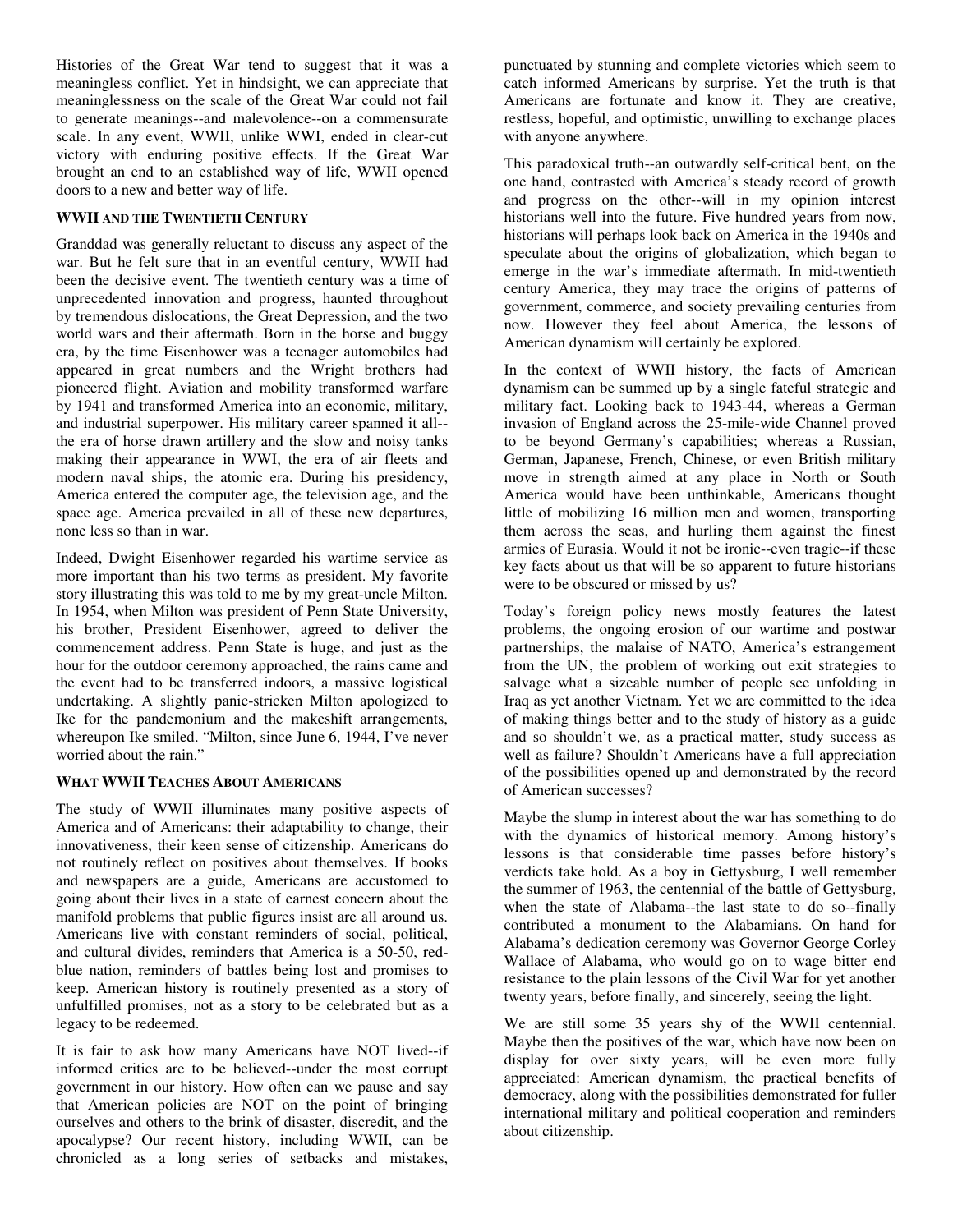#### **INTERNATIONAL COOPERATION**

The possibilities opened up for future international cooperation is one of the war's most important legacies. As one who knew Dwight Eisenhower as a grandfather for 21 years, I can't help reflecting on the unlikelihood of this aspect of his career, given his background and expectations. In 1911, when he left his home town of Abilene for good, embarking for West Point and a career that would send him to 30 duty stations around the world, the last thing on his mind was the idea of achievements that would symbolize international understanding. He first wanted a free education and second a military education. Several summers ago, my wife, Julie, and I and our youngest daughter drove through Abilene again, to be reminded once again that there are few places in America more remote from the cosmopolitan centers of the seaboards and cities overseas where Eisenhower and his wartime colleagues would perform their greatest service.

What Eisenhower and other Americans discovered is that people everywhere are pretty much the same. Like people everywhere, Abileners go about their daily lives, they strive, they pursue personal goals and interests, they raise families, make friends, they want change for the better and the chance to lead meaningful lives.

To be sure, Americans place the accent on "change," Dwight Eisenhower being an example. In fact there was no Dwight David Eisenhower raised in Abilene in the 1890's. Granddad was born and christened David Dwight Eisenhower. When he entered West Point in June 1911, he switched his first and second names because he liked the sound of "Dwight D." better.

Registering at West Point, he listed "Tyler, Texas" as his birthplace instead of "Denison," Texas, evidently because in those days it was considered better to be from Tyler. He also omitted the fact that he had played pro ball in the KOM league in the summers of 1909 and 1910, figuring West Point would be none the wiser and he would thereby be eligible for football. The idea was to get ahead, to change for the better. Many Americans of his era took similar advantage of the absence of precise public personal data records.

Parenthetically, Granddad held to the fiction of amateur athletic status all his life. In 1947 at a Dodgers-Giants game at Ebbetts field in Brooklyn, the Dodger publicist (Red Patterson) who accompanied him to the park asked General Eisenhower about the long-standing rumors that DDE had once played pro ball in the KOM league under the alias of "Wilson." It had been 1909-10, according to the rumors, but Patterson told Ike that league records indicated there were two Wilsons in the league. Which one was he? "The one who could hit," Ike replied.

Like so many nineteenth-century Americans facing the challenges of the wider world beyond, Ike felt he needed an edge. So he changed his name and birthplace, omitted a detail here and there, showing that America was--and should be--a place where it doesn't matter who you are, just what you become.

Dwight Eisenhower was as Kansan and American as they came, adaptable and open. He remained so as he advanced through West Point and his military career, striving to exhibit

"Duty Honor Country," West Point's motto. Eisenhower rose in the service of Douglas MacArthur and George Marshall, architects of the twentieth-century American military, becoming a military commander of the first order. Their main challenge, of course, was leadership in WWII, which marked the advent of revolutionary factors in warfare and international affairs. Significantly, the single most important strategic reality faced was that U.S. strategic objectives could not be achieved by American power alone. Coalition warfare was new for the U.S. but essential for success in the war. The American leadership was obliged to think in terms of allies, of harmonizing political and military aims within a diverse coalition, of building consensus beyond the letter of agreements, as something vitally necessary and possible. In the most destructive war in history, American, British, French, and Polish forces fought as a single army, in company with the Russian armies in the east. No one emerged knowing better than he the critical importance of international cooperation, or more profoundly aware of the possibilities of cooperation.

One of his favorite memories, which has been described in books, involved the King and Queen of England. On May 26, 1944 during the climactic final days of planning and preparations for Overlord, Eisenhower took time away from meetings to call on the royal family at Buckingham Palace. Eisenhower had nothing but reverence for the English royal family, which had honored him with friendship and hospitality. Yet he was apprehensive. The King, afflicted by ill health since youth, was notoriously quiet and shy and hampered by a speech impediment. Staff members remembered how the King and Eisenhower in Tunisia had once ridden together in a jeep for several hours in complete silence. But on this May day King George was gregarious.

Over lunch, served buffet style in an upstairs apartment, the three reminisced. The Queen told Eisenhower for the first time about something that had happened on a tour of Windsor Castle that had been arranged for him two years before. It turned out that the guide, Colonel Sterling, had forgotten that the royals were on the grounds. The couple were sipping tea in a garden when they suddenly heard Sterling, Eisenhower, and General Mark Wayne Clark approaching. Not wanting to intrude, they had knelt on hands and knees behind the hedge until the Americans and Sterling passed by. Eisenhower was delighted by the story and the three shared a good laugh.

Back at HQ, Eisenhower described the luncheon to his closest aide. During the dessert course, he did not notice that his napkin had fallen to the floor. Yet he felt no selfconsciousness or embarrassment when the King had mentioned it to him. "It could have been like visiting a friend in Abilene," Ike remarked.

"Kinship among nations is not determined in such measurements as proximity, size, and age," Dwight Eisenhower said in June 1945, while accepting the Freedom of London in a speech at the Guildhall. "Rather we should turn to those inner things . . . those intangibles that are the real treasures that free men possess. . . . If we keep our eyes on this guidepost, then no difficulties along our path of mutual cooperation can ever be insurmountable."

Cooperation among nations did not mean adopting a new consciousness or a brand new view of human nature or shedding old identities rooted in family, community and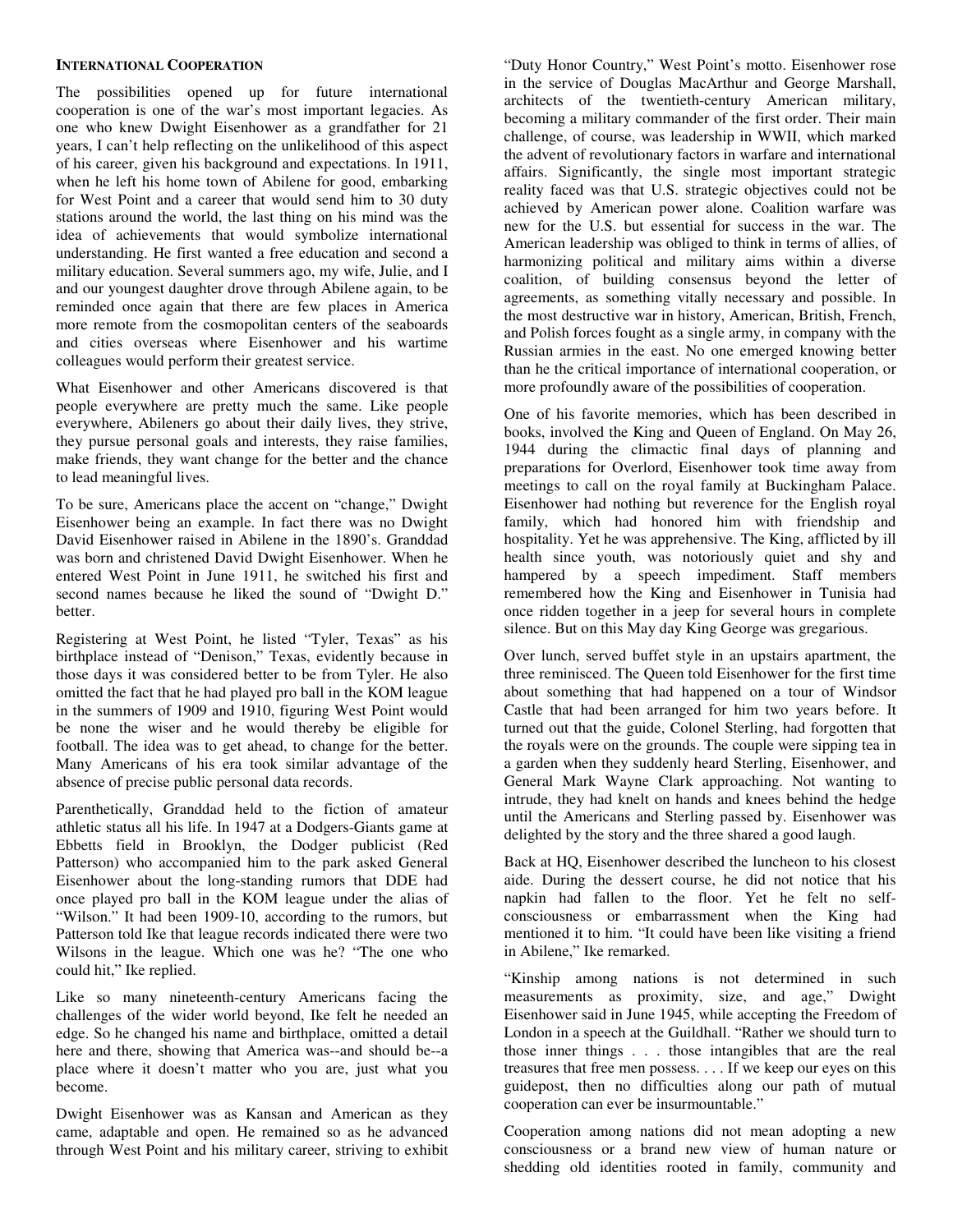country. Nor was Eisenhower's wartime role merely one of a harmonizer of differing points of view, a mere compromiser. The strategy debates were as intense as the historical record implies and they left a deep mark on the conduct of the war and postwar politics. But strategy differences did not impede victory.

#### **SUCCESS FACTORS**

What was the secret of the Allies' success and Eisenhower's success as an Allied Commander? My conclusion is that Eisenhower's approach towards the various strategy controversies was to assume that regardless of nationality, people would reason their way to similar conclusions. In the various command controversies, he assumed that everyone, British and American leaders alike, having accepted the basic aims implied by the "unconditional surrender" policy, would come together behind the key elements of grand strategy that stemmed logically from the policy.

The remarkable D-Day exhibit here allowed us to try and imagine what the First Division soldiers went through on the morning of D-Day. All the exhibits bore reminders that the First Division of the time was comprised of citizen-soldiers- citizens who, as fate would have it, were obliged to endure great trials.

In 1982, my wife and I toured the invasion zone in southern England and northwest France. Along the Normandy coast, we hiked through the remnants of the Atlantic Wall in the Omaha Beach area and visited the cemeteries. We strolled through Ste-Mere-Eglise and along Utah Beach and the British and Canadian beaches that stretch eastward to Caen. These sites stand as monuments to the ingenuity, the bravery, and the highest ideals of citizenship which the soldiers of D-Day exemplified.

We continued on to southern England, which had been one large military encampment in late May-early June 1944. We visited the 101<sup>st</sup> Airborne bivouac area where Granddad had dropped in on the troops to wish them Godspeed hours before the attack. We saw Southwick House, still an active Royal Navy station, where Eisenhower and his deputies met continuously in the days and hours before D-Day.

The hills surrounding Portsmouth are peaceful, yet the mind's eye can imagine the sights and sounds of 1944 described by the people who were there, the caravans of vehicles streaming south towards the docks, winding past quaint country homes with "tea for sale" signs posted, through the narrow streets of the towns where villagers stepped out to wish the troops good luck.

A vivid story of the time describes British Admiral Bertram Ramsay, commander of the Dunkirk evacuation, who by the spring of 1944 served as commander of the Allied Naval forces on D-Day. One evening, a week before the attack, Ramsay and his driver pulled over to the side of a road on a promontory overlooking Portsmouth where they could see the convoys passing and the ships loading in the distance. Ramsay looked on pensively for what seemed a long while. Had everything been done? What would the next few days bring? "It is a tragic situation that this is a scene of a stage set for terrible human sacrifice," he remarked, "but if out of it comes peace and happiness, who would have it otherwise?"

## **FREE CITIZENRIES**

I believe in the power of speech as both a window on history and an important tool of citizenship. Each semester at Penn, I review perhaps the greatest such example, the oration by Pericles in honor of the fallen Athenians. His famed Funeral Oration is a classic description of citizenship, and it is addressed to perhaps the first *polis* in history to resemble our own, to an assembly of free Athenian citizens during the first winter of the Peloponnesian war.

In it, Pericles acknowledged a fact that may seem strange, but one that Americans may confront today: that the sheer dynamism of a free society can--and in the case of Athens did- -result in such an expansion of power and reach of influence that challenge and reaction become inevitable. Yet in responding to those challenges, the free citizens of Athens had a choice. Would citizens enjoying the fruits of success in so favored a country risk all for something so ephemeral as honor? "Make up your minds that happiness depends on being free, and freedom depends on courage," Pericles declared. "Let there be no relaxation in the face of the perils of war."

> "Let me say that our system of government does not copy the institutions of our neighbors. It is more of a case of our being a model to others. . . . Our constitution is called a democracy because power is in the hands not of a minority, but of the whole people. When it is a question of settling private disputes, everyone is equal before the law; when it is a question of putting one person before another in positions of public responsibility, what counts is not membership of a particular class, but ability. . . .

> Here each one of our citizens in all the manifold aspects of life is able to show himself the rightful lord of his own person, and do this, moreover with exceptional grace and exceptional versatility. . . .

> Here each individual is interested not only in the in his own affairs but in the affairs of the state as well.. this is a peculiarity of ours. we do not say that a man who takes no interest in politics is a man who minds his own business; we say he has no business here at all"

Thus Pericles spoke in 431 BCE, at the beginnings of the Peloponnesian war, which is but a short interlude in ancient history. Athens inspires, and it warns. As the ultimate defeat of Athens shows, political eras and empires come and go. The permanence of any country or of any institutionalized way of life is best seen as an "aspiration." How long the United States can retain its considerable stature and favored way of life is a question we ask often these days. In reply, Americans can derive confidence from the fact that unlike emerging Athens and its city-state allies, the principles espoused by Americans have a large and global following, whether American sponsorship of those principles is welcomed or not.

The story of WWII demonstrates kinship and the toughness of free peoples everywhere, freely choosing the path of citizenship. To paraphrase Eisenhower's address at Guildhall, he was not expressing a hope that Abilene, Kansas and London, England were linked by a common dedication to freedom of worship, equality before the law, the liberty to act and speak as one saw fit; or that a Londoner would fight for